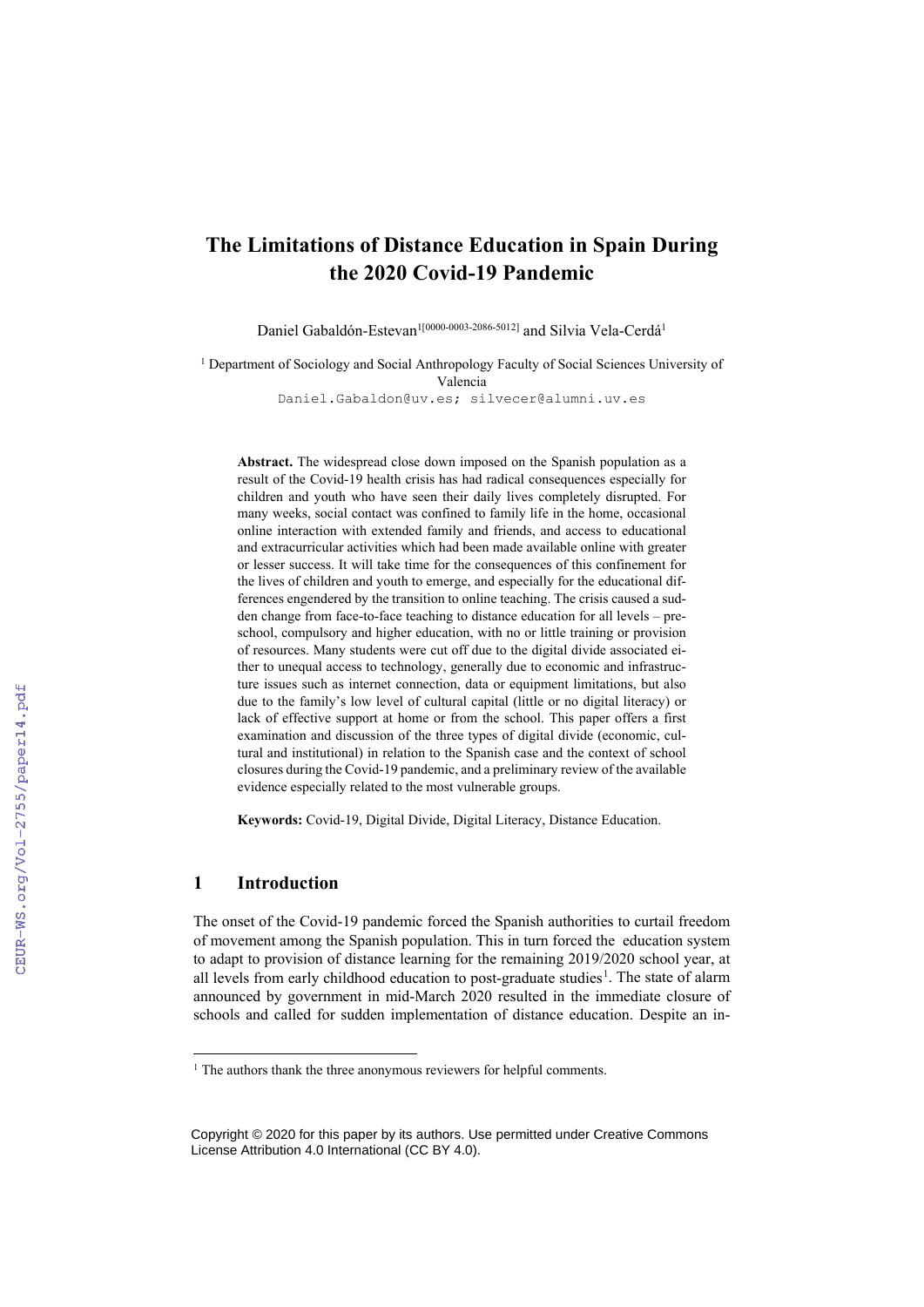crease in the digitization of Spanish education at both the compulsory and post-compulsory levels, the situation led to an unprecedented scenario where schools were forced to introduce a complete change to their educational model. The only way to continue provision of education was through the provision of distance teaching, a model with which Spanish teachers were unfamiliar, and lacked the tools, training and material required for good distance teaching.

In this paper we discuss some of the social issues that have received insufficient public attention such as the digital divide in Spain which derives from the pre-existing social gap and deepens educational inequality. In this context, the digital divide increases the difficulties and limitations imposed on families and students related to accessing and taking advantage of the new distance education arrangements. We consider the conditions surrounding the implementation of the distance education model which was introduced suddenly with no prior organization or preparation for schools, teachers or students. However, there is a digital divide also in health and economic conditions which affects social actors at different psychological and physical levels, and influences the structural and organizational levels of institutions and administrations. The fact that distance education was imposed as a result of force majeure does not mean that we should not analyze the experience to try to improve the resilience of the education system.

Section 2 discusses the theoretical framework and section 3 describes the methodology. Sections 4 and 5 present and discuss the results and section 6 concludes the paper.

# **2 Theoretical Framework**

Since the 1990s, there have been changes to the education system based on the use in schools of information and communication technologies (ICTs) mainly as learning support tools. Many schools provide digital and computer skills training which allows students to participate in the new social context and respond to the demands of the digital society. At the beginning of the 21st century there was an increase in the opportunities provided by these new technologies in the context of education, and new pedagogical approaches emerged based on the using ICT in schools and for the provision of distance education.

## **2.1 Distance Education in Spain**

There are four main phases in the development of distance education: correspondence courses, multimedia teaching, telematics teaching, and Internet teaching (Aretio, 2001).

- Postal/correspondence courses were the first type of distance learning provision. They involved limited communication between teacher and student and depended on the student's ability to work independently. It did not require use of digital technology; all materials were in paper format and were exchanged through postal mail. During the Covid-19 confinement, some education provision was by correspondence.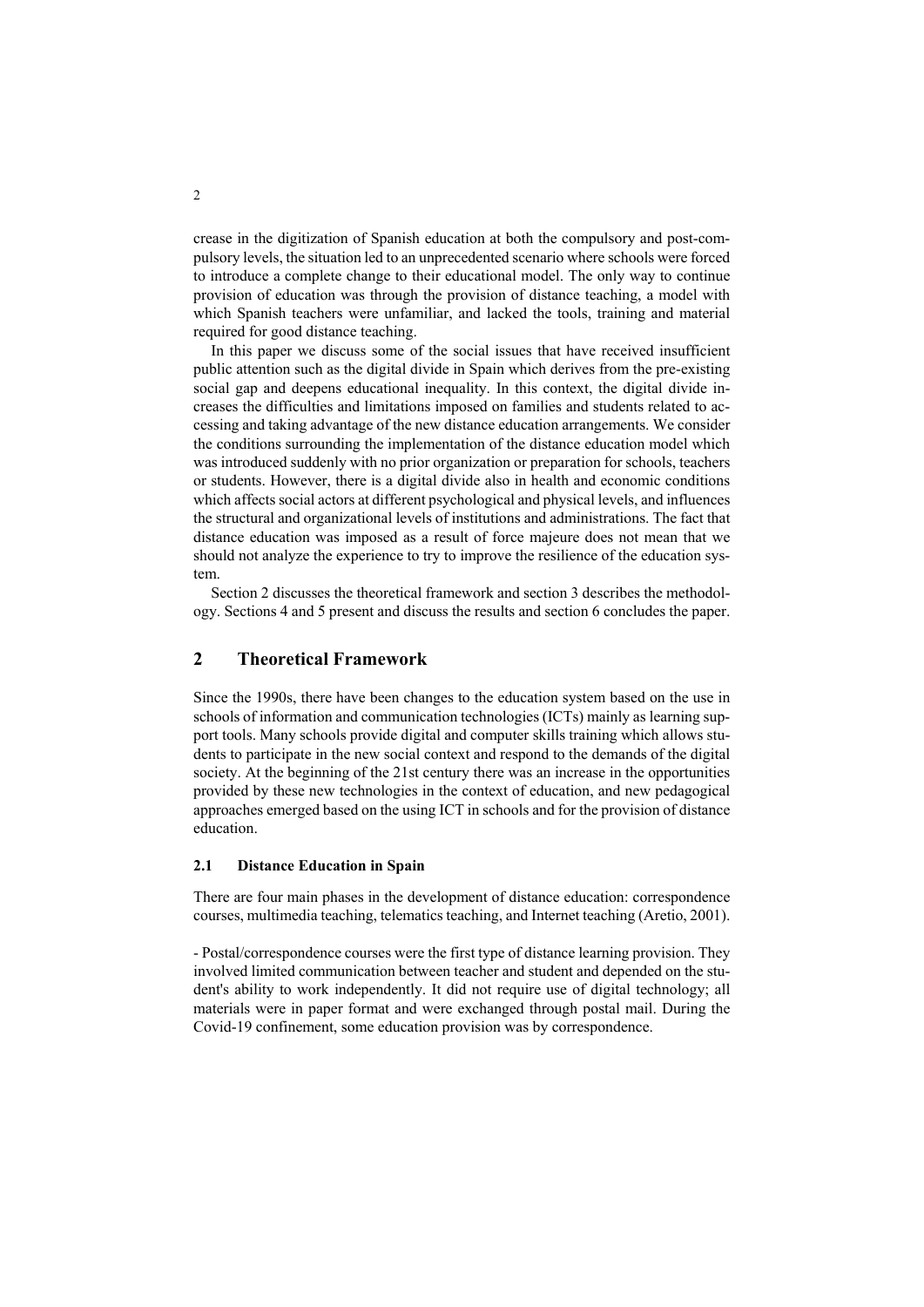- Multimedia teaching began in the 1960s in western countries, based on the spread of radio and television. In schools, teaching based on written texts began to be supported by audio and visual elements. During the Covid-19 confinement, the state broadcaster provided programs with educational content, adapted to age groups which many students were required to watch.

- Telematics' teaching emerged during the 1980s, and involved the integration of telecommunication with other educational media. In this phase, education and especially in higher education was based increasingly on widespread use of personal computers.

- Internet teaching emerged at the end of the 20th century, and is based on platforms representing "virtual university campuses" , virtual teaching via videoconferencing and multimedia workstations. It depends on systems connected via the Internet and can be delivered synchronously for all participants, or asynchronously to facilitate individual access. During the Covid-19 confinement this was the preferred way to provide distance education and in some regions of the country tablets and/or data SIM cards were distributed to some students.

### **2.2 The digital divide in Spain, a framework**

The digital divide has been defined as "the unequal access of people to institutions and the use of technologies through which the most important information and knowledge is produced and distributed" (Tedesco, 2015, p. 11). The digital divide is not a new type of inequality generated by the emergence of the information society and the popularization of ICT use. Rather it is a new concept which adds the characteristics and effects of pre-existing social inequality to the integration of ICTs, and represents a new form of inequality in this new context. The digital divide is increasingly identified with unequal access to education.

The digital divide results in unequal digital knowledge and access to new technologies among different classes in the same society. "The digital divide is an automatic consequence of economic and social inequality, so the real reasons for the digital divide would not be technological but social" (Almenara, 2003, p. 8). The increased use of ICTs and the Internet in daily life in increasing social gaps, and unequal access to these technologies is increasing inequality among social classes. "Digital gaps are reasons for exclusion from the knowledge society, and configuration of a social and personal marginalization, that democratic welfare states should not, and cannot assume as unsolvable" (Almenara, 2003, p. 18).

The unequal access to digital knowledge and digital tools, the integration of ICTs in education, and the emergence of a new digitized technological landscape should not be seen as substituting the pencil for the computer, but rather as a change in how these tools are used (Andalucía, 2009). "There must be a profound change in the educational methodology ... in favor of the individual needs of the student ... creating a new framework of relationships ... offering a creative and flexible methodology closer to diversity and special educational needs "(Andalucía, 2009, p. 3).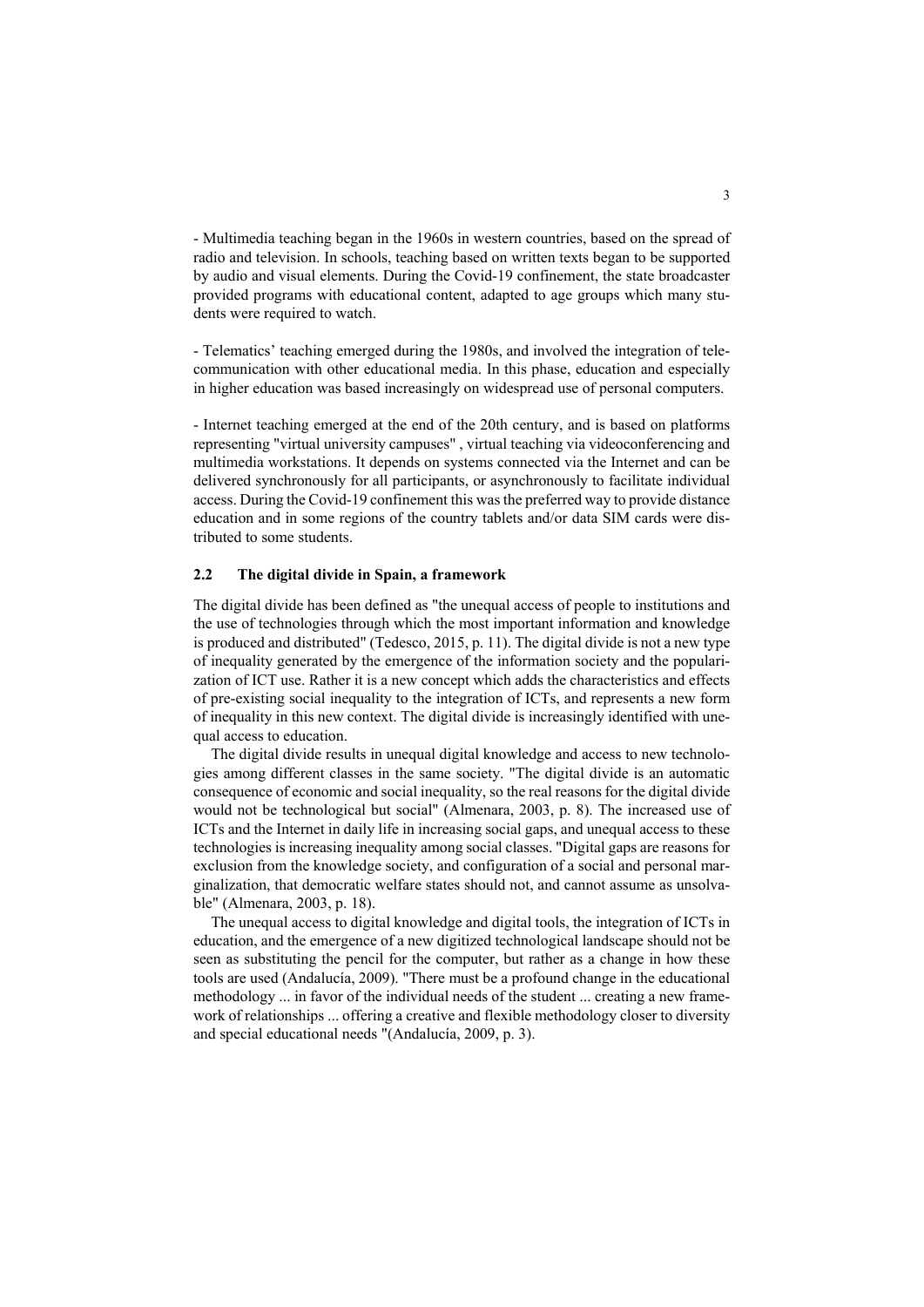The transition to an education model which includes more use of ICTs, digital activities and digital tools must take into account that it will require the Spanish population to have some basic knowledge about the use of these new tools and to have access to them to reduce inequality in this period of change. It means that the introduction of ICTs in education will require both teachers and students, and also families to have some digital skills training which will involve both resources and time (Cortés, et al., 2017) since "a person who is not trained in the use and interaction with ICTs will not be able to obtain the supposed benefits that arise from their use" (Almenara, 2003, p. 9)

The face-to-face format of compulsory education makes it possible to detect and act to alleviate inequalities among individual students. However, distance education does not allow this possibility and there may be barriers to accessing it. The digital divide includes both lack of knowledge about use of ICTs, lack of access to the Internet and lack of the required tools all of which impede participation in online education for a relevant part of the student population.

Online teaching can be effective but depends on the context. The results can be positive or negative since on its own the model does not guarantee greater education efficiency, quality or equity. The functionality of an alternative educational model is limited to the historical, social and political context in which it is developed, and the possibilities for its application at each educational level and in each social group. "It is necessary to place the strategies for incorporating ICTs in education within the framework of a systemic educational policy aimed at reducing inequalities and breaking social determinism of learning outcomes. That mission does not come naturally from ICTs. It comes from outside" (Tedesco, 2015, p. 15).

In the context of three imperatives which comprise what we understand as educational quality, Capdevilla (2003) proposes a list of deficiencies related to distance education which must be considered when analyzing the possible limitations of the new educational model:

First, distance education is a barrier to the functioning of schools as socializers and as encouraging communication, since in most online education models the opportunities for interactions between students and teacher are rare. Also, this model does not provide opportunities for cultural or sporting activities which allow interactions between pupils and the community. Thus, the socialization function of schools is greatly compromised.

Second, we need to consider the cost of adapting to a distance education model from a traditional face-to-face system. On the one hand, there are the material costs related to implementing the infrastructures required by both teachers and students, and on the other there are the costs related to students' loss of direct contact with the teacher especially important for children and young people (aged between 6 and 16 years) whose learning depends not a great extent on the teacher's motivation and support. A change in the system of delivery of education may allow the students more freedom to organize their time but requires a high level of self-discipline which tends to be rare in the younger age groups.

4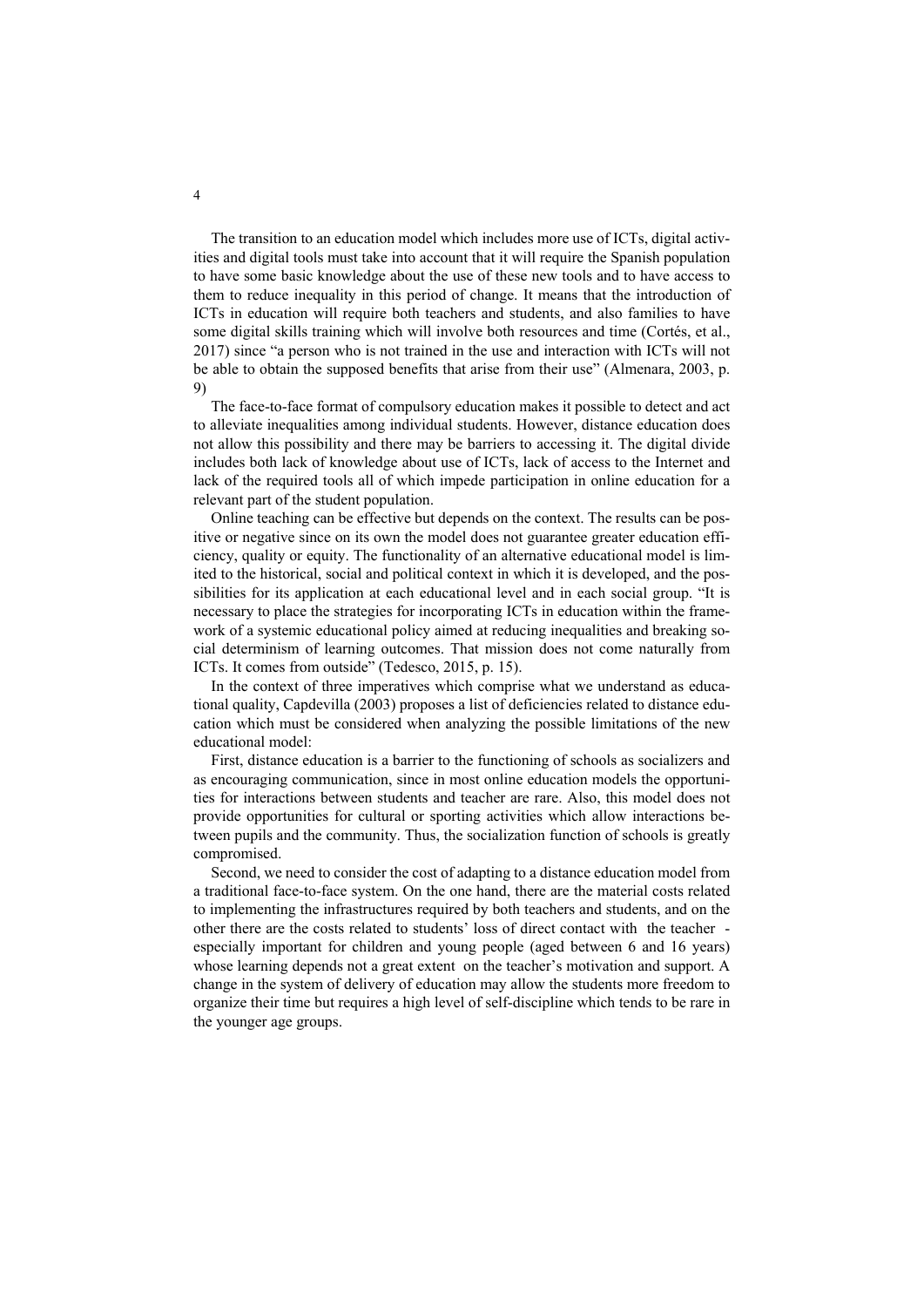Access to distance education can be limited by economic and technical aspects as well as cultural and social factors. Virtual education accessed over the Internet is restricted to the population with the relevant resources. These include a good network connection allowing access to the Internet and access to a computer. In addition, a certain level of knowledge is required by both teachers and students to use these tools and engage in distance teaching and learning.

To make the best use of online education programs requires the student also to have an initial understanding of the material. Enforced online teaching could increase school dropouts and failure due to lack of motivation, difficult access, lack of digital knowledge and problems related to focusing on and following an online class.

Inequality related to differences in the resources available to different education institutions was examined by Tedesco (2015, p. 14) who indicates that: "High-resource sectors will try to differentiate themselves in the use of ICTs. Therefore, they will search for content that adapts to the needs of the students and the educational community to which they belong, even if they have to pay for them. While the low-income sectors that access the network will be trapped to consume only those that are freely distributed, that is, those produced by official portals or other portals that do not charge for access to materials".

There are additional difficulties for students with special educational needs, whether due to physical or cognitive and psychological issues: "the ICTs that exist in the centers are not for everyone, no matter how much notable efforts have been made lately, to improve them and adapt them to the physical and mental deficit that they may possess. There are not so many technologies in the centers, and those that exist tend to be standardized" (Almenara, 2003, p. 11). In the current context of the sudden introduction of generalized distance education, those students requiring educational tools adapted to their special learning needs will be particularly affected. Thus, "at present we are beginning to come across a fact, which is that the design, structuring and organization of information on the Internet is becoming an element of discrimination so that certain subjects, due to their physical characteristics, cannot access these network of information exchange and interaction" (Almenara, 2003, p. 17).

However, problems related to accessing education tools is not limited to students with special educational needs; they apply to all students who experience difficulty using ICTs. The consequences of this education inequality has negative effects including lack of motivation, due to difficult access to or lack of resources.

## **3 Method**

The methodology relies on secondary data, i.e. statistics and data produced mainly by government and supra national institutions, NGOs and Foundations. These data provide a good overview of the on-line education context in Spain before and during the Covid-19 crisis. In addition to a literature review performed to frame this paper, our data fall into two categories.

For information on the context previous to the declaration of a state of alarm in Spain in mid-March 2020 , we obtained data from the 2019 Survey of Equipment and Use of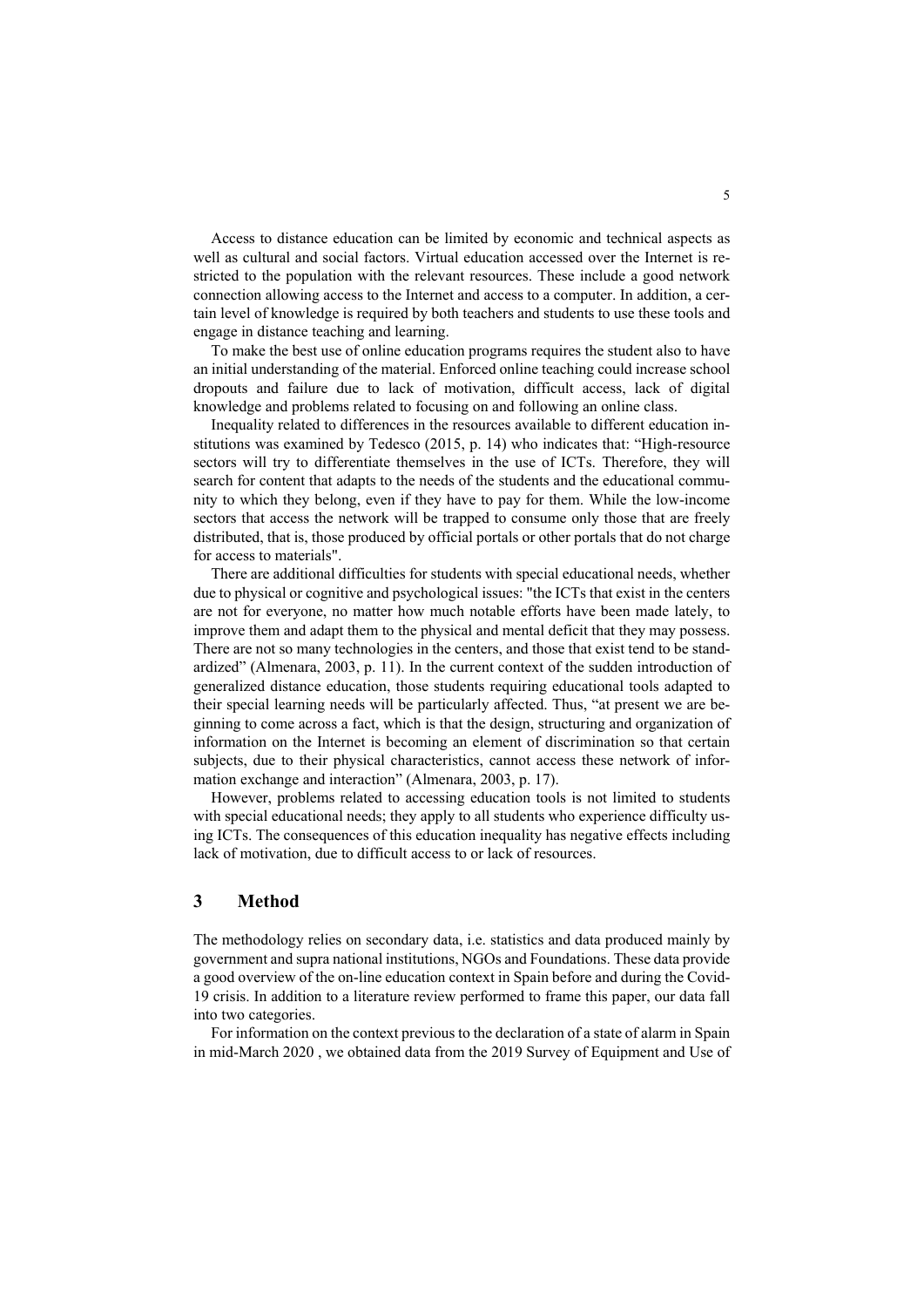Information and Communication Technologies by Households (Spanish Statistical Office - Instituto Nacional de Estadística – INE), the 2019 Digital Education at School in Europe (Eurydice Report) and the 2019 2nd Survey of Schools: ICT in Education - Spain Country Report (European Commission).

For information on conditions during the state of alarm in Spain we refer to three studies: the 2020 study COVID-19 and Education II: home school and inequality (COTEC foundation); the 2020 report COVID 19: Close the Gap Educational impact and equity proposals for de-escalation (Save The Children); and the 2020 report on the Impact of the COVID-19 crisis on the gypsy population (Fundación Secretariado Gitano).

The combination of secondary data and comparison between the two time frames allow deeper investigation of the effect of Covid-19 on the Spanish education system.

## **4 Results**

In this section we present the results of our analysis of secondary data from statistical offices, surveys and reports which describe the situation before and after the Covid-19 pandemic.

### **4.1 Digital education before declaration of the state of alarm in Spain**

Before the Covid-19 pandemic, ICT use in Spanish schools was seen as complementing face-to-face teaching, and use of the Internet was considered as adding value as a support but not a substitute for didactic learning (Peirats-Chacón et al. 2018). This was similar to the situation in most EU countries.

The 2019 2nd Survey of Schools: ICT in Education - Spain Country Report (European Commission) makes reference to digital equipment (laptops, computers, cameras, whiteboards) per numbers of students and high broadband speed in Spain compared to the European average: "there are more highly digitally equipped and connected schools at all ISCED levels". However, the share of Spanish students using a computer at school on a weekly basis was slightly lower share at the ISCED levels 2 and 3, compared to the European average. Also (except for use of own laptops at the ISCED 2 level) students' use of own equipment for learning was slightly lower than the EU average.

Data from the 2019 Survey of Equipment and Use of Information and Communication Technologies in Households (INE) shows that 18% of single parent households with one child and 7% of the two-parent households with two children do not have home computing equipment of any type including netbooks, tablets, handheld devices, etc.). It shows also that 136,486 (7.7%) of single parent households with one child and 142,073 (2.2%) of two-parent households with two children have no Internet access.

In terms of teacher training, according to the 2019 Digital Education at School in Europe (Eurydice Report) Spain has a Common Digital Competence Framework for Teachers which focuses exclusively on digital competences and serves as a reference for teachers and education administrators. This framework includes 21 teacher-specific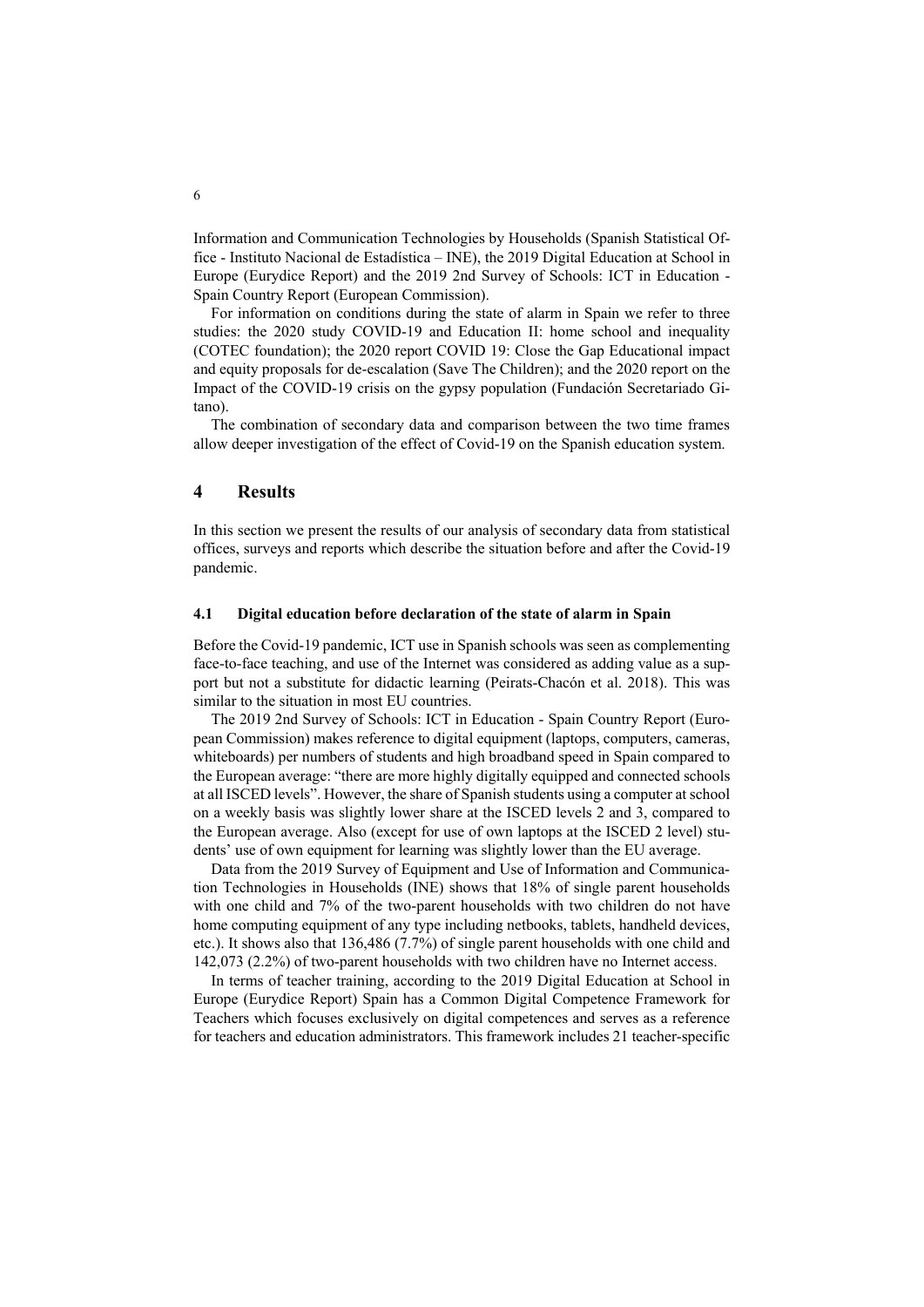digital competences organized in five areas (Information and data literacy, Communication and collaboration, Digital content creation, Safety, and Problem Solving). It includes six progressive proficiency levels to allow assessment of competence. It appears that compared to the European average teachers' digital competency confidence is higher in Spain at the ISCED 1 level in all competence areas except safety and communication and collaboration (ISCED 2 and 3), (European Commission, 2019).

All in all, and despite the intentions of educational institutions, "the strength with which they are entering (Internet and ICT) in school ... is not comparable with the strength with which they are entering society" (Anderson, Olivar, & Daza, 2007, p. 44). At the individual level, in Spanish society, prior to the health crisis there was a greater integration of the use of the Internet and ICT in daily life than in secondary or university education.

### **4.2 Characterization of distance education during the state of alarm in Spain**

Societal interest in analyses of the current education situation in Spain has resulted in the publication of various reports from platforms and social foundations which highlight that Covid-19 has deepened the already existing differences among students from different socioeconomic origins due to the impossibility of the distance model fulfilling the social functions of the school classroom. Organizations such as Save The Children and the Cotec Foundation have published Covid-19 reports on education, proposing sets of measures and recommendations for the return to the classroom in the school year 2020/2021, and offering preliminary summaries of the effects of the measures related to the health crisis on education.

Both reports conclude that the school closures, introduction of distance education, the pre-existing digital divide, the confinement and the resulting economic crisis have increased the education gap and damaged the physical and mental well-being of students. The Save The Children report also discusses the impact of the Covid-19 crisis on education equity.

The closure of schools in mid-March meant that students experienced the school year end remotely, and the summer break meant that most students had experienced almost six months with no face-to-face teaching. Online teaching involved reduced formal teaching time to allow for the necessary adaptations. This has particularly affected those students who had been excluded or needed special attention and increased the education gap in Spain. The months of distance education will increase differences in academic outcomes between more and less socioeconomic advantaged pupils Distance education has been less limiting for students with the economic capacity to access material and technological resources.

Save the Children describes an "activity gap" based on the level of participation of families and students during the period of distance education. Again, families with fewer resources record less activity due to the inability to combine the rhythm of classes with parents' work demands and the demands of the home. The activity gap can lead to disconnection with the school, and affect the social and emotional well-being of the student. In a face-to-face school setting, the guardianship function related to under-age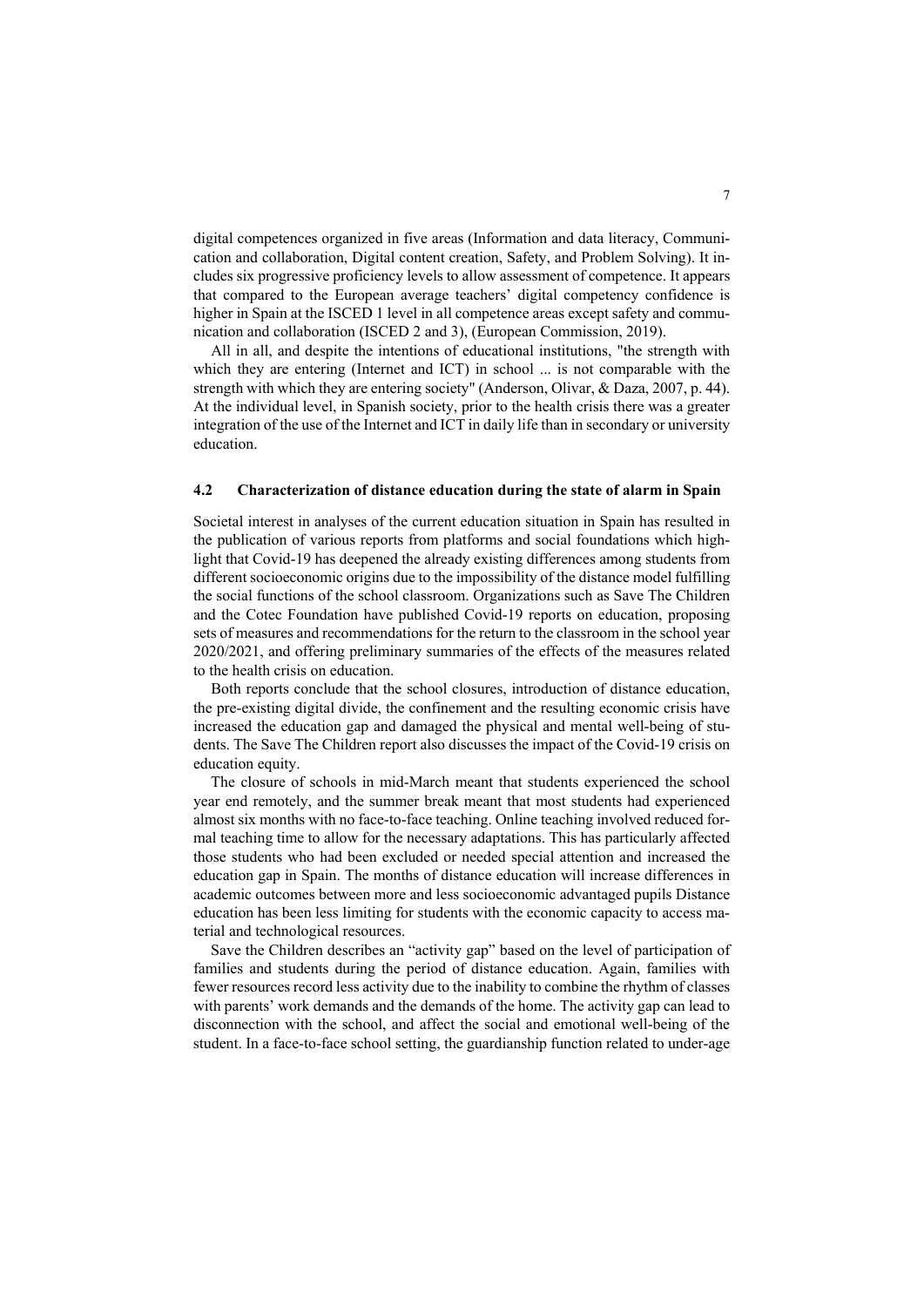students ensures a level of activity that fits with parents' economic activities. The lack of communication with teachers and other students also has had a major impact.

However, the report highlights some positives related to online education including enabling continuance of education and providing students with an activity to fill their time during the confinement. It points to the need to adapt the curriculum and take account of individual students' digital capabilities and connectivity problems. It underlines the importance of designing measures for the next academic year to allow students who experienced difficulties in accessing or learning through distance education to receive extra attention. However, the introduction of remote learning avoided loss of all teaching for the remainder of the 2019/20 academic year. Save the Children suggests public-private collaboration to mitigate the effects of the digital divide and provide students with the necessary tools to participate in distance education.

In addition to difficulties related to accessing tools, distance education highlights differences in parents' educational levels and how much they can help their children. The sudden introduction of distance education in Spain has highlighted the gap between economically well off families and poor families and families in rural and isolated areas. There is a gap also between education institutions: " schools with more resources and in higher-income communities will also be those that probably have more tools to adapt to online education more effectively and efficiently" (SaveTheChildren , 2020, p. 7)

All these education inequality issues are aggravated by the segregation in Spain which " concentrates the most disadvantaged students in certain centers, making management more difficult … This student body requires a greater effort in terms of monitoring and tutoring, which, together with the special circumstances of the situation at a distance, acquires immeasurable dimensions with them resources available before the health emergency. " (SaveTheChildren, 2020, p. 8) The Save The Children report highlights that the Spanish education system was unfair before the Covid epidemic. Many of the effects of the health crisis will be exacerbated for education centers and groups of students who were already experiencing difficulties related to the education system.

The Cotec Foundation's diagnostic analysis of the education situation in Spain suggests that the change to a distance education model was complex and uneven due to its suddenness and lack of time for preparation. It has threatened both education quality and equity which the education systems in the west have been trying to achieve. The introduction and delivery of the new model varied greatly between the private and public education systems.

The intention and the need to adapt to a new model apply to all teachers and students but these actors and the centers involved in the Spanish education system have different starting points related to connectivity and training. In addition, some students and families did not prioritize continuation of education. Adaptation to distance education requires a pedagogic adaptations and different technologies. Although it was the only option in the conditions prevailing, it did not encompass all the functions and capacities achieved by face-to-face teaching. Also, despite efforts to provide the required materials and technological resources, not all students had access to computers and internet connections. This will exacerbate the inequality among students in the coming academic year 2020/2021.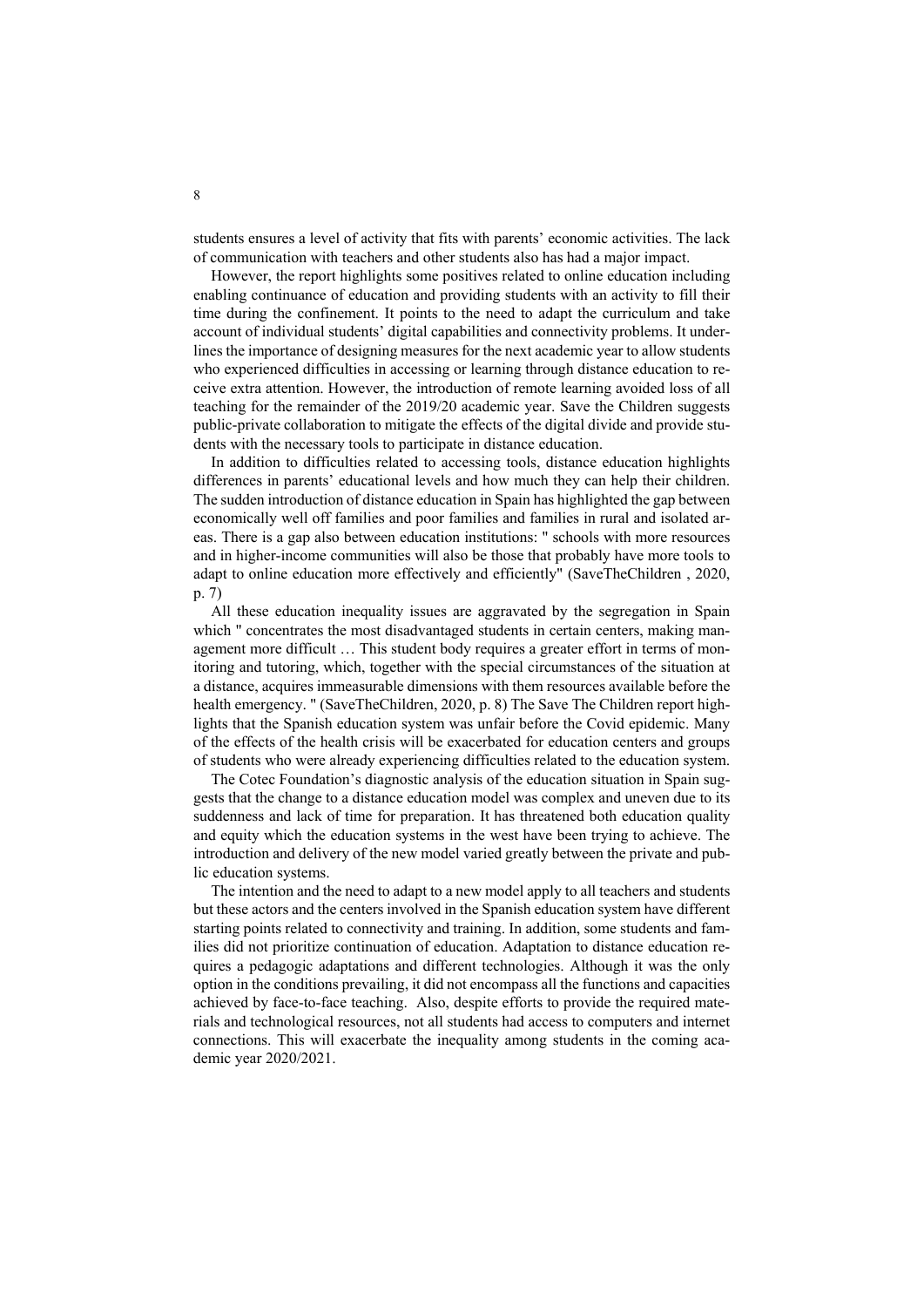The Cotec Foundation report claims that rather to online education the situation has resembled distance education because not all of the e students receive online education during the pandemic. When there is no alternative to distance learning, administrations and governments must ensure and maintain access to education for all students through an efficient and equitable system (COTEC, 2020, p. 6)

The reduced hours of teaching will result in reduced student learning, and this will have to be addressed through adaptations to the curriculum for the next academic year. Both of the above mentioned reports refer to this loss of learning and that it differs depending on the financial capacity of students' families. Children from upper and middle class families better able to access resources and facilities required for distance learning will suffer less learning loss than lower class families.

There are both use and access gaps, and also school gaps which determine "the capacity of educational centers and teachers to continue the educational service online" (COTEC, 2020, p. 10)

In addition, there are differences in the digital training and preparation of teachers in the public and private education sectors, and this must be taken into account when analyzing this period of distance learning. In most cases, public school teachers have fewer technical skills and use digital tools less compared to teachers in private and charter schools. Teachers in public schools also have less time and opportunity to learn how to use digital devices and effective online platforms for distance learning are less available. (COTEC, 2020).

Although access to free education is guaranteed by the Spanish constitution and the education law, access to new technologies is unequal and determined by economic income, education level and ethnicity. Despite the rapid integration of the Internet and ICTs in Spanish society, there is a large proportion of the population with limited access to high quality Internet.

This applies especially to minority communities such as the Roma because most centers where Roma children study have adapted the methodology sending content by post (85.3%) and only few using digital resources such as virtual classes (36.2%). Other support channels are the telephone (17.8%) "[...] Almost a third of Roma children cannot carry out the tasks that are being sent to them from schools, the majority because they do not have adequate equipment (58.8%), and/or school supplies (48.7%). In addition, almost half (49%), even having means, do not advance because they do not understand the subjects and do not have educational support to solve it" Fundación Secretariado Gitano (2020, pp. 9).

## **5 Discussion**

The introduction of distance education rather than being a positive experience has led to exclusion and segregation among a relevant part of pupils based on a social and digital divide which limited access to the Internet and the platforms used and making it impossible to integrate all pupils in the remote model (García-Lastra, 2013, p. 201).

The recourse to distance education in Spain has resulted in the reemergence of correspondence courses for students without access to digital means. Distance education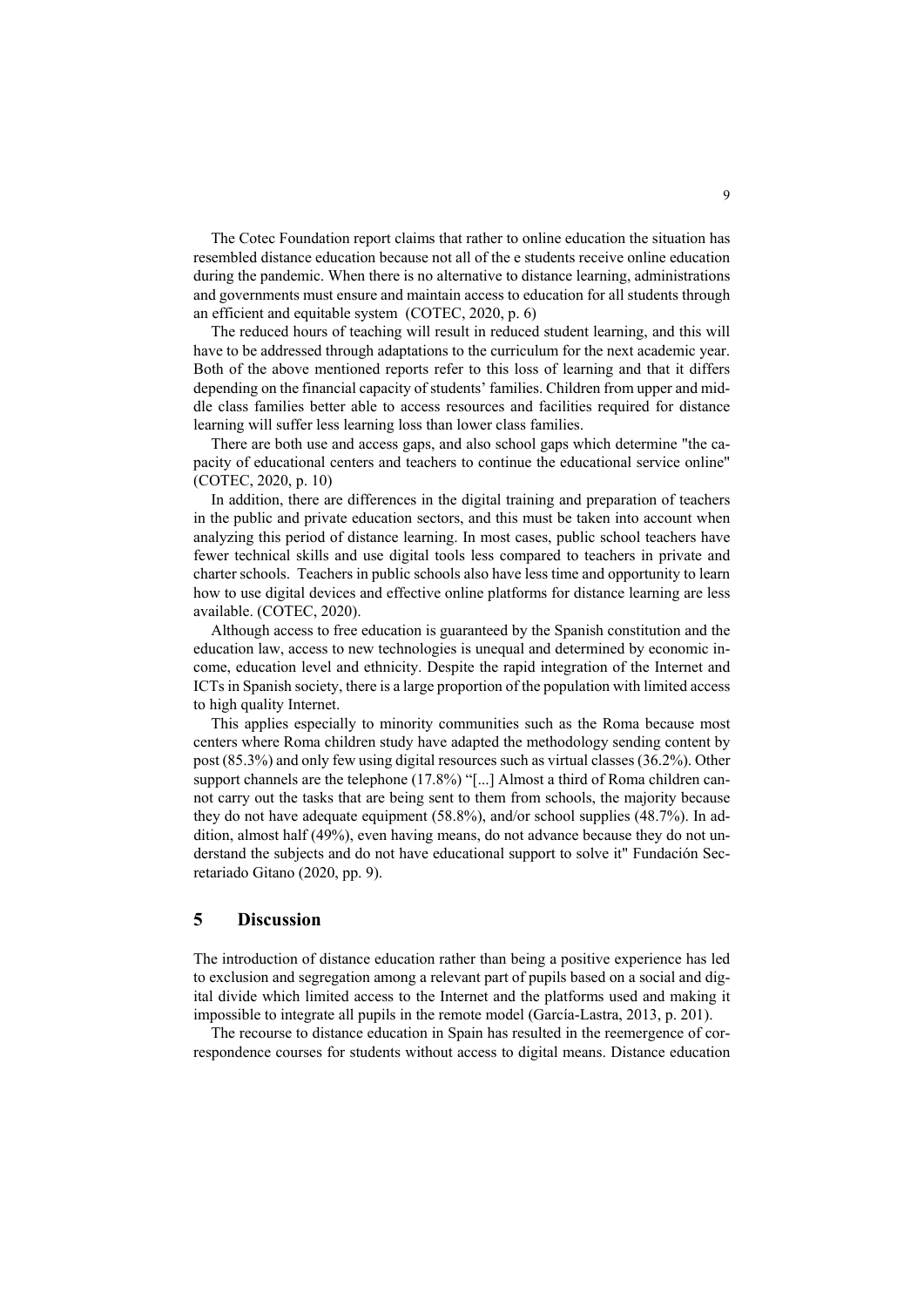requires the involvement, of families which can strengthen family ties but can be impossible especially for disadvantaged families. Lack of time and education cam make parental help impossible. Thus, the gap between students in more favorable environments and those who are disadvantaged has been made bigger by the pandemic. In the so-called 'new normal' pupils will need to be treated as individuals rather than adopting one size fits all solutions. The return to the classroom must be based on students' needs not students' ages. The immediate focus must be on those students who have suffered a greater disconnect due to lack of access to data or equipment, or low family cultural capital and lack of digital literacy and lack of support at home or from the school. It should not be assumed that all students have achieved the same amount of learning.

## **6 Conclusions**

Most authors agree that the emergence and development of ICTs has opened the way to new, more dynamic and diverse education models and is allowing a better organization of education and family or work life. We should exploit the education possibilities offered by new technologies in order to maintain the functionality, equity and quality of education.

The introduction of new technologies is benefiting students and teachers with access to them and the ability to use them. However, they present complexities for those groups and individuals who for social, cultural, economic or personal reasons lack the access, knowledge and skills required to use them.

A more customized reintegration could also be in line with the distancing measures recommended by the health authorities and could reduce a major return to school by all students simultaneously (Gabaldón-Estevan, 2020). It would also allow teachers to assess students' needs and arrange different study programs to suit needs and restrictions. On-line sessions could be used for students with greater resources who have been able to keep abreast of the curriculum and have support in the home.

## **References**

- 1. Almenara, J. C. (2003). Reflexiones sobre la brecha digital y la educación. Sevilla: Universidad de Sevilla (España – UE).
- 2. Andalucía, F. d. (2009). La revolución digital en las aulas. Temas para la educación, 9.
- 3. Anderson, J., Olivar, G., & Daza, A. (2007). Las tecnologías de la información y la comunicación, y su impacto en la educación del siglo XXI. NEGOTIUM, 21-46.
- 4. Aretio, L. G. (1987). Hacia una definición de educación a distancia. Boletín informativo de la Asociación Iberoamericana de Educación Superior a Distancia, 9.
- 5. Aretio, L. G. (2001). La educación a distancia. De la teoría a la práctica. Editorial Ariel S.A.
- 6. Asamblea General de Naciones Unidas. (1989). Convención sobre los Derechos del Niño. Convención sobre los Derechos del Niño (pág. 54). Asamblea General de Naciones Unidas.
- 7. BOE. (14 de Marzo 2020). Núm. 67. Boletín Oficial del Estado, 11.